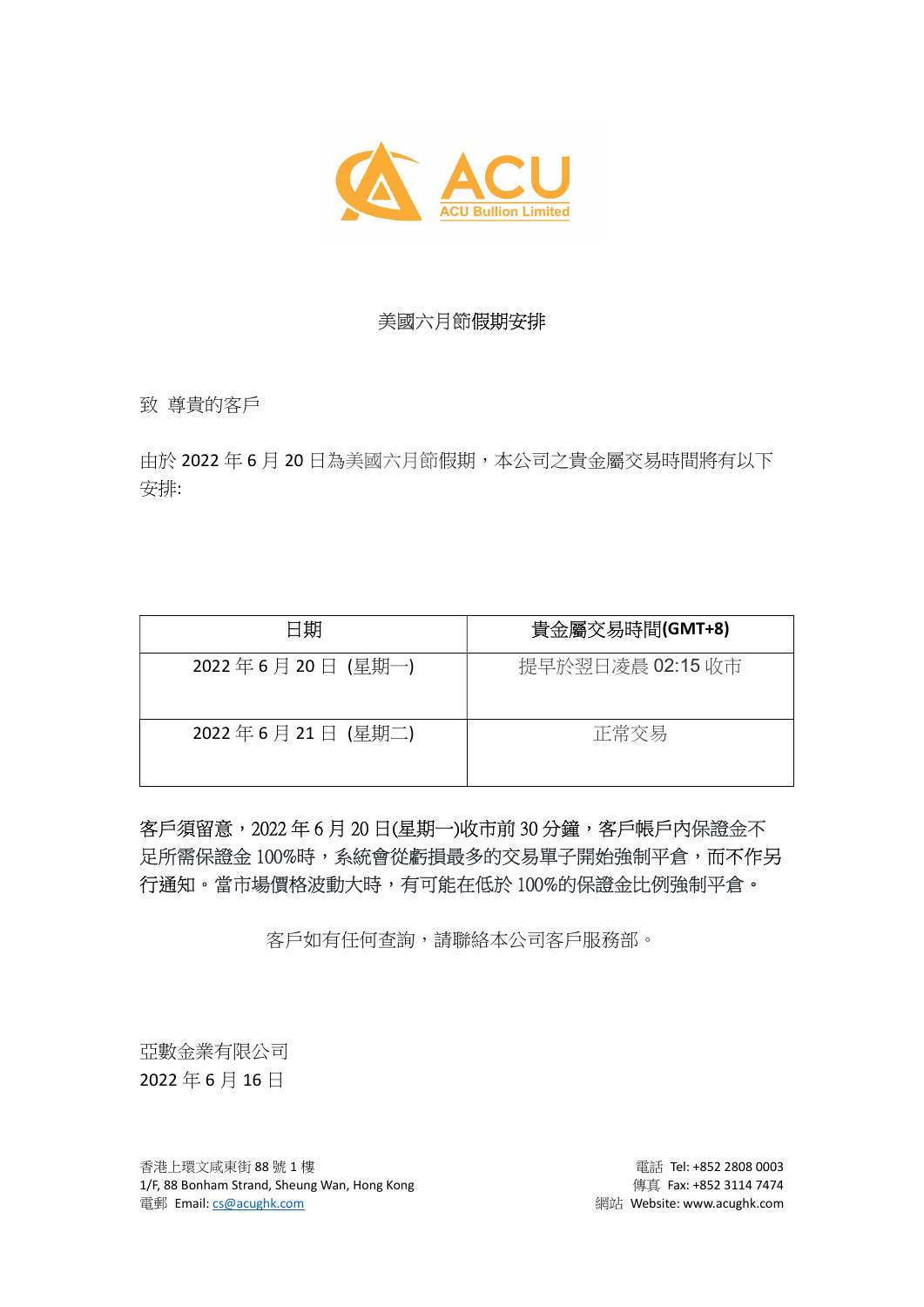

## Arrangement on US Juneteenth Day

Dear Customers

Since Jun 20, 2022, is US Juneteenth Day Holiday, our company's precious metals trading hours will have the following arrangements:

| Date                   | <b>Precious Metals Trading Hours (GMT+8)</b>  |
|------------------------|-----------------------------------------------|
| Jun 20, 2022 (Monday)  | The market closes at 02:15 of the next<br>day |
| Jun 21, 2022 (Tuesday) | Normal                                        |

Clients should note that 30 minutes before the market close on Jun 20, 2022 (Monday), if the margin in the client's account is less than 100% of the required margin, the system will force liquidation from the trading order with the most losses without prior notice. When the market price fluctuates greatly, it may be forced to close the position at a margin ratio of less than 100%.

If customers have any enquiries, please contact our company's customer service department.

ACU Bullion Limited Jun 16, 2022